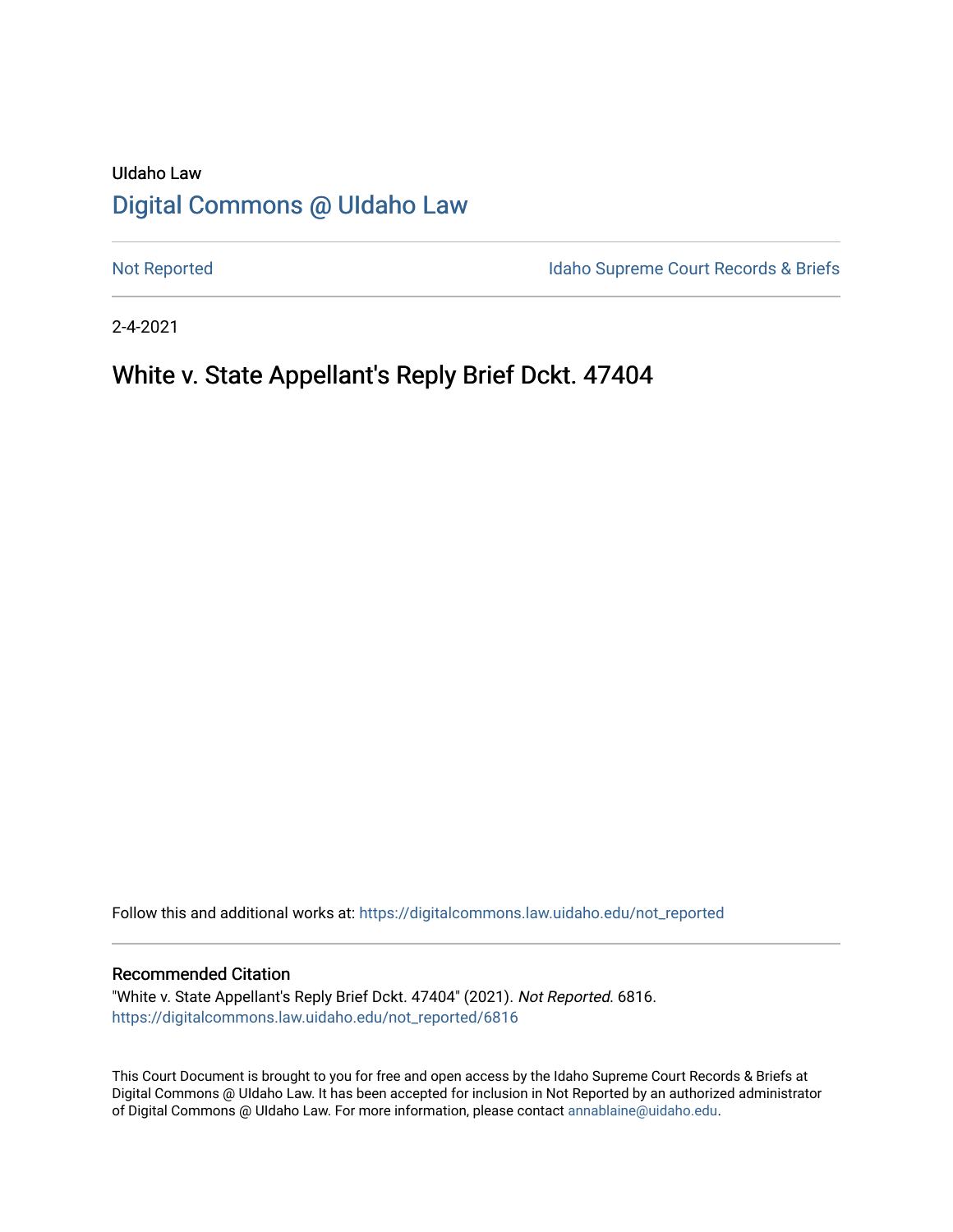Electronically Filed 2/4/2021 9:17 AM Idaho Supreme Court Melanie Gagnepain, Clerk of the Court By: Murriah Clifton, Deputy Clerk

### **IN THE SUPREME COURT OF THE STATE OF IDAHO**

**DANIEL JEREMIAH WHITE, )**

**Petitioner-Appellant, )**

**\_\_\_\_\_\_\_\_\_\_\_\_\_\_\_\_\_\_\_\_\_\_\_\_\_\_\_\_\_\_)**

**STATE OF IDAHO, )**

**Respondent. )**

**) NO. 47404-2019**

**v. ) TWIN FALLS COUNTY NO. CV42-19- ) 2563**

**) APPELLANT'S REPLY BRIEF**

### **REPLY BRIEF OF APPELLANT** \_\_\_\_\_\_\_\_\_\_\_\_\_\_\_\_\_\_\_\_\_\_\_\_

\_\_\_\_\_\_\_\_\_\_\_\_\_\_\_\_\_\_\_\_\_\_\_\_

## **APPEAL FROM THE DISTRICT COURT OF THE FIFTH JUDICIAL DISTRICT OF THE STATE OF IDAHO, IN AND FOR THE COUNTY OF TWIN FALLS**

\_\_\_\_\_\_\_\_\_\_\_\_\_\_\_\_\_\_\_\_\_\_\_\_

### **HONORABLE BENJAMIN J. CLUFF District Judge**

\_\_\_\_\_\_\_\_\_\_\_\_\_\_\_\_\_\_\_\_\_\_\_\_

**ERIC D. FREDERICKSEN KENNETH K. JORGENSEN State Appellate Public Defender Deputy Attorney General I.S.B. #6555 Criminal Law Division**

**ERIK R. LEHTINEN Boise, Idaho 83720-0010 Chief, Appellate Unit (208) 334-4534 I.S.B. #6247 322 E. Front Street, Suite 570 Boise, Idaho 83702 Phone: (208) 334-2712 Fax: (208) 334-2985 E-mail: documents@sapd.state.id.us**

**ATTORNEYS FOR ATTORNEY FOR PETITIONER-APPELLANT RESPONDENT**

**P.O. Box 83720**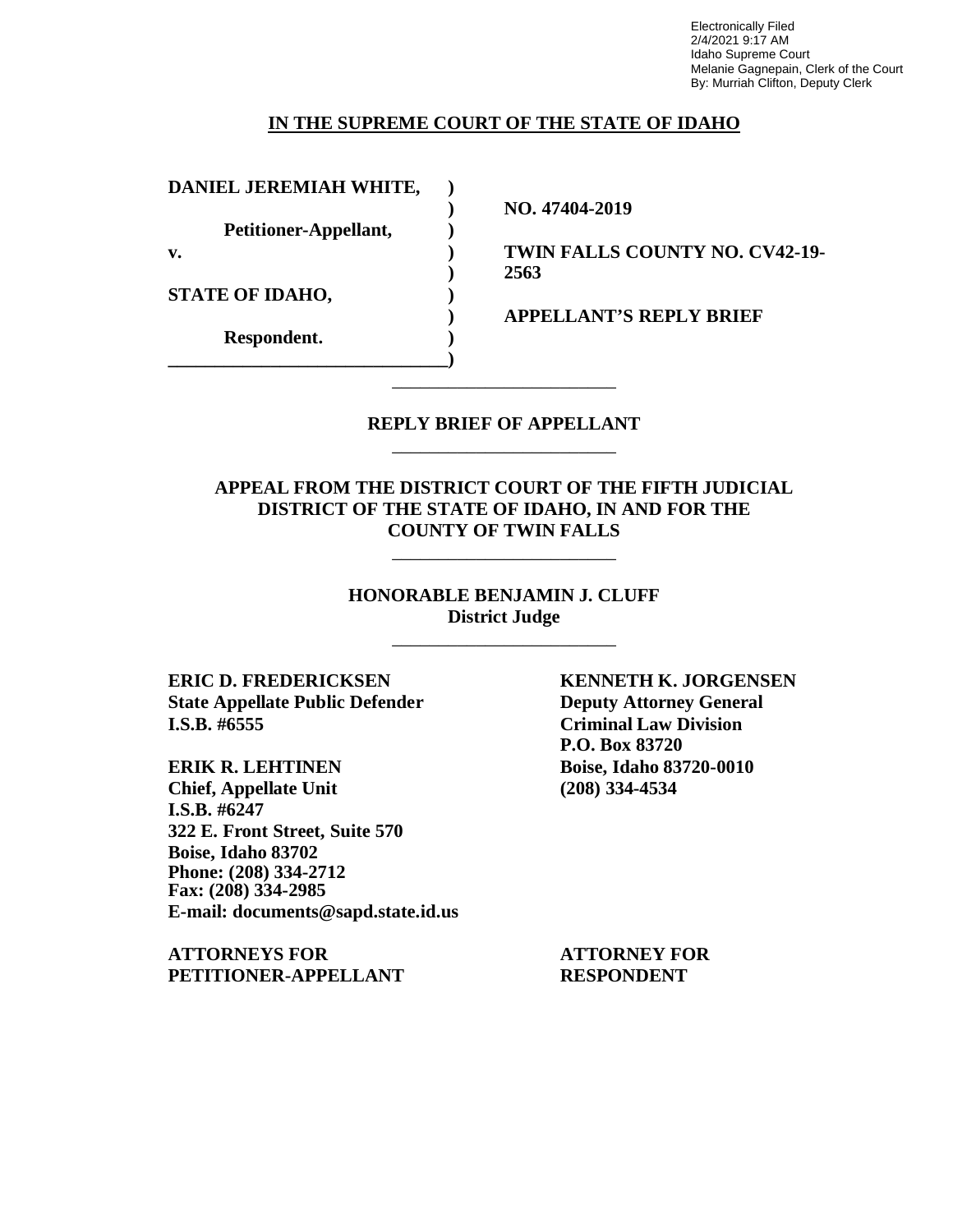# **TABLE OF CONTENTS**

| Statement of the Facts and                                                                                                                  |  |
|---------------------------------------------------------------------------------------------------------------------------------------------|--|
|                                                                                                                                             |  |
|                                                                                                                                             |  |
| The District Court Erred In Summarily Dismissing Mr. White's Petition<br>For Post-Conviction Relief, Where It Only Provided Prior Notice Of |  |
|                                                                                                                                             |  |
|                                                                                                                                             |  |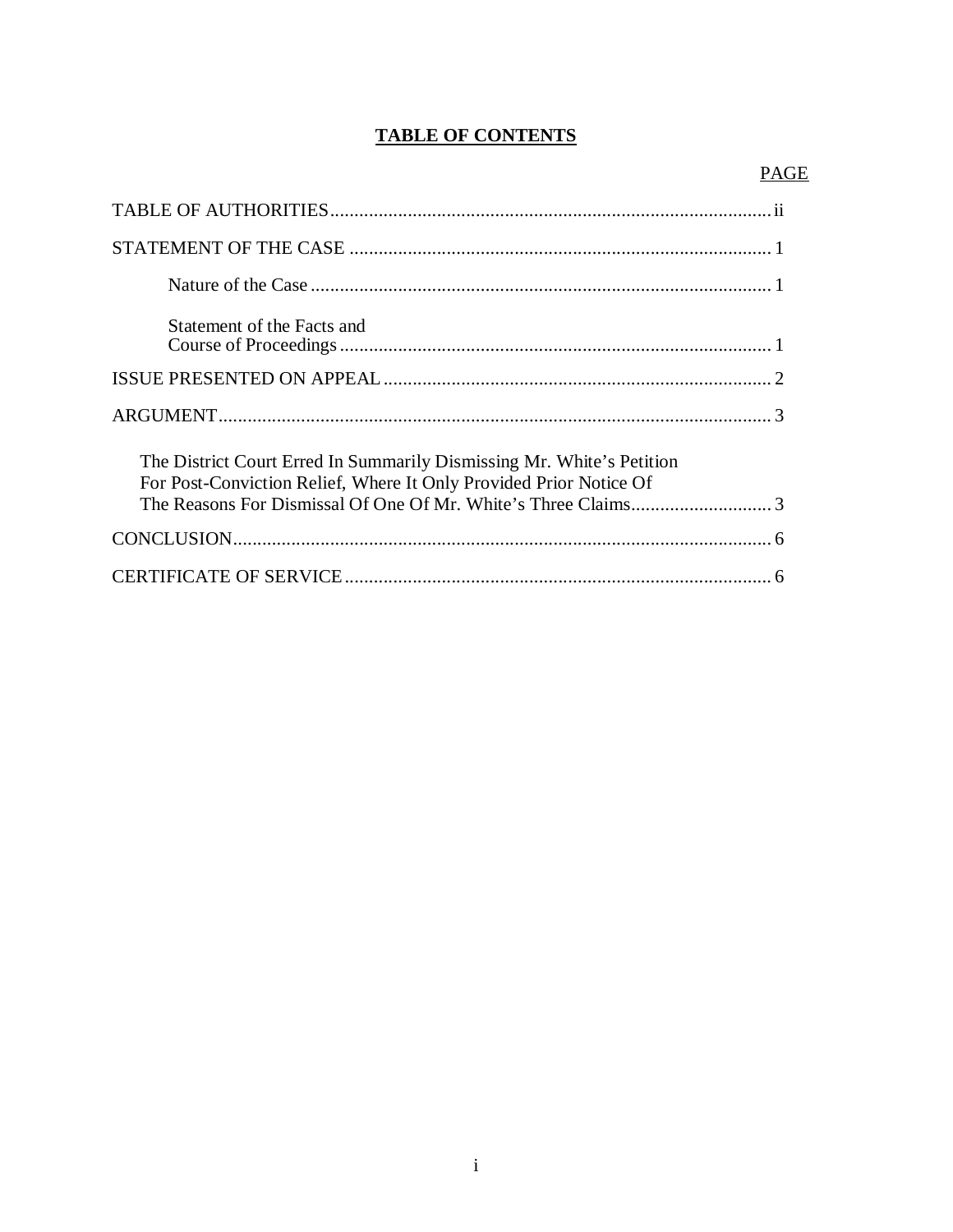# **TABLE OF AUTHORITIES**

| Cases           |  |
|-----------------|--|
|                 |  |
|                 |  |
| <b>Statutes</b> |  |
|                 |  |
| Rules           |  |
|                 |  |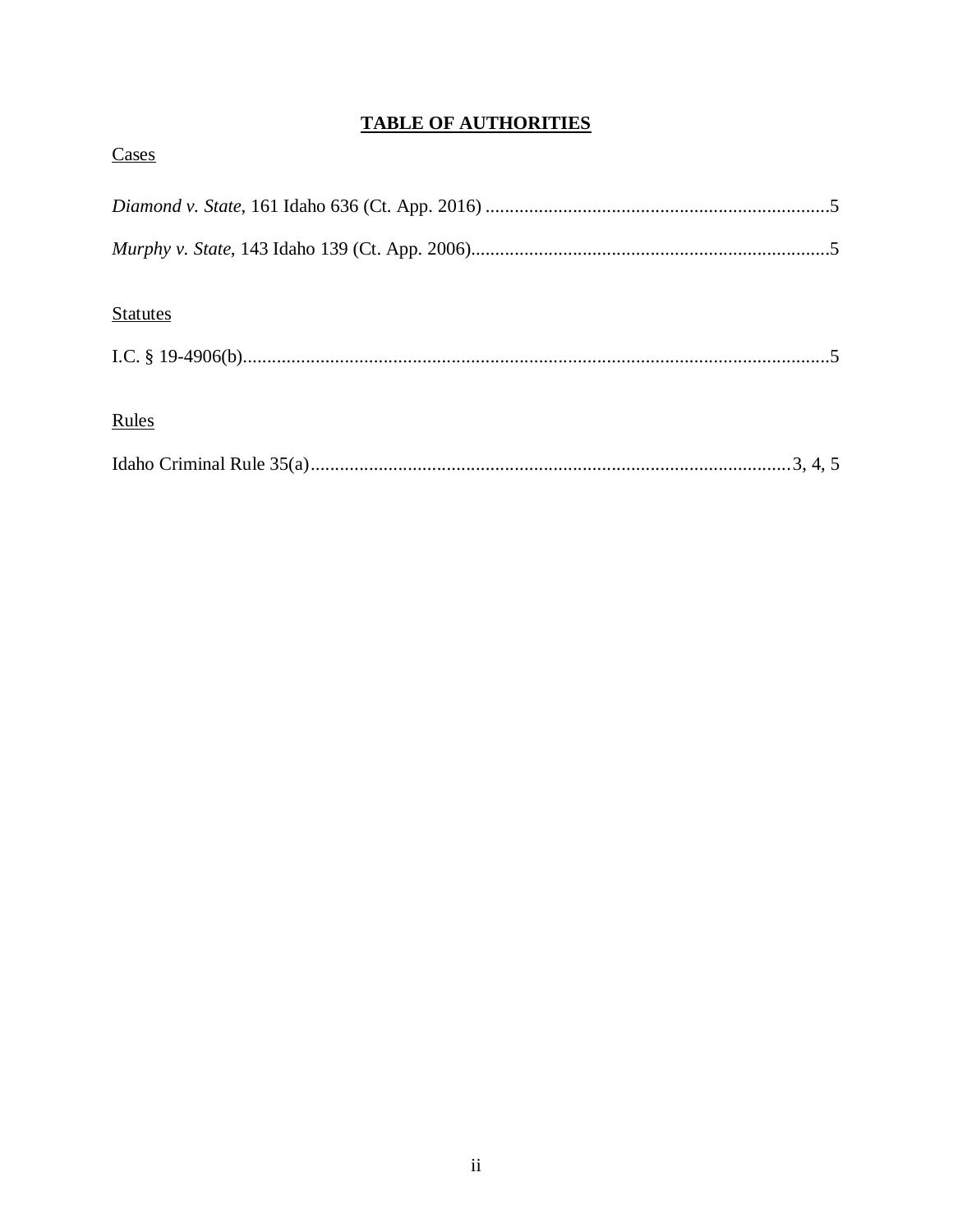#### STATEMENT OF THE CASE

#### Nature of the Case

In his petition for post-conviction relief, Daniel White asserted three claims for relief. The district court promptly issued notice of its intent to dismiss Mr. White's post-conviction petition; however, that notice only addressed one of Mr. White's three claims. After providing Mr. White with twenty days to respond to its notice of intent to dismiss, the district court dismissed Mr. White's petition in its entirety without any further explanation.

Mr. White appeals from the judgment, arguing that summary dismissal of his entire petition was improper. Specifically, he contends the district court erred in dismissing his petition *in toto* where it never gave any advance notice of the reasons for dismissal of two of his three post-conviction claims.

In response, the State argues that "the district court's notice [of intent to dismiss] makes clear . . . all of White's claims were being dismissed as moot because the remedy he sought—a resentencing—had already been provided in the underlying criminal case." (Resp. Br., p.6.)

This Reply Brief is necessary to point out that the State's argument relies on mischaracterizations of both the notice of intent to dismiss in this case, as well as the relief granted to Mr. White in the underlying criminal case.

### Statement of the Facts and Course of Proceedings

The factual and procedural histories of this case were detailed in Mr. White's Appellant's Brief. They are only discussed here to the extent necessary to respond to the State's arguments.

1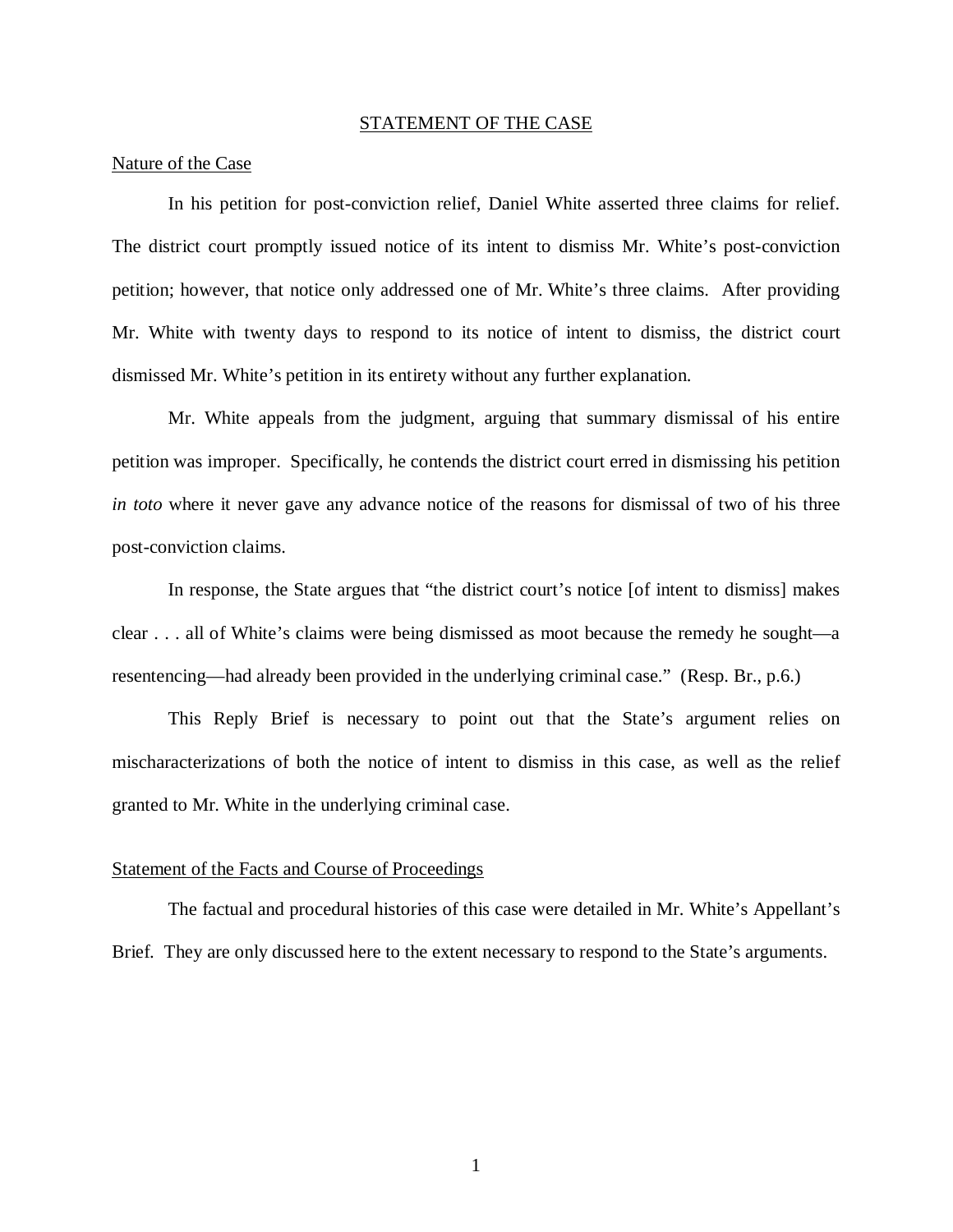# ISSUE

Did the district court err in summarily dismissing Mr. White's petition for post-conviction relief, where it only provided prior notice of the reasons for dismissal of one of Mr. White's three claims?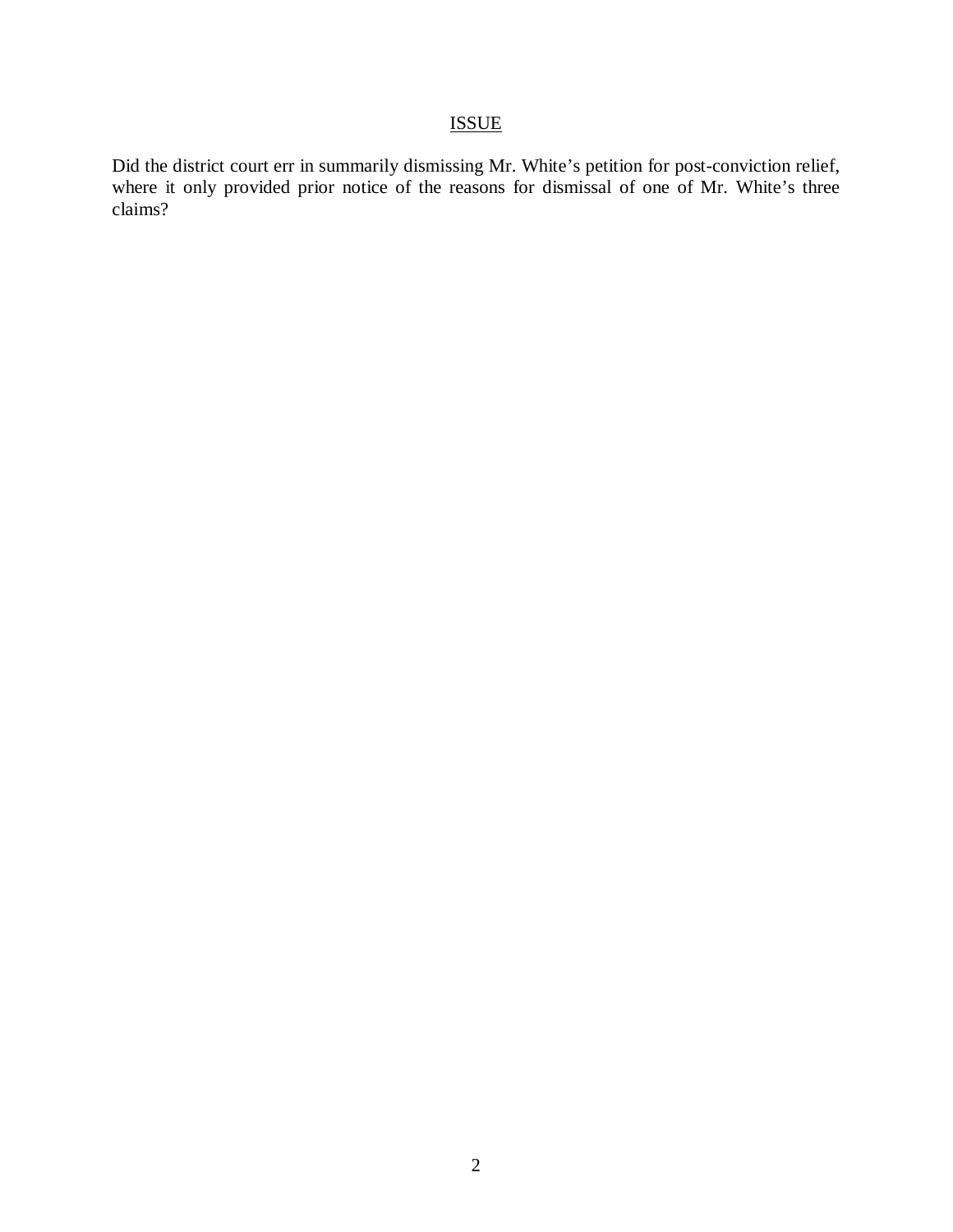#### ARGUMENT

## The District Court Erred In Summarily Dismissing Mr. White's Petition For Post-Conviction Relief, Where It Only Provided Prior Notice Of The Reasons For Dismissal Of One Of Mr. White's Three Claims

In response to Mr. White's contention that the district court erred in dismissing his postconviction in its entirety, given that it only gave notice of the reasons for dismissal of one of the three claims stated therein, the State challenges the notion that Mr. White received notices for the reasons for dismissal of only one of his claims. Specifically, the State argues, "the district court's notice [of intent to dismiss] makes clear . . . all of White's claims were being dismissed as moot because the remedy he sought—a resentencing—had already been provided in the underlying criminal case." (Resp. Br., p.6.) This assertion by the State is false in two respects. First, it mischaracterizes the district court's notice of intent to dismiss. Second, it mischaracterizes the relief obtained in Mr. White's underlying criminal case,

The State's argument turns on a mischaracterization of the district court's one and onehalf-page (*see* R., pp.11-12) notice of intent to dismiss. An honest reading of that notice reveals that it was singularly focused on one of Mr. White's three claims for relief—his contention that he received ineffective assistance of counsel insofar as counsel failed to seek correction of his illegal sentence. It described "[t]he basis" for Mr. White's petition as, "that he received ineffective assistance of counsel in his underlying criminal case . . . which resulted in the Court entering an illegal sentence." (R., p.11.) The court then went on to explain the basis for the illegal-sentence claim (*i.e*., Mr. White was sentenced as a persistent violator, even though he never pled guilty to a persistent violator enhancement), and discussed how the illegal sentence was previously corrected through a Rule 35(a) motion filed in the criminal case. (R., p.11.) The district court then concluded that, "[a]s a result of the Court having granted Petitioner's Rule 35(a) motion, and correcting the underlying judgment . . . , Petitioner's remedy in this matter has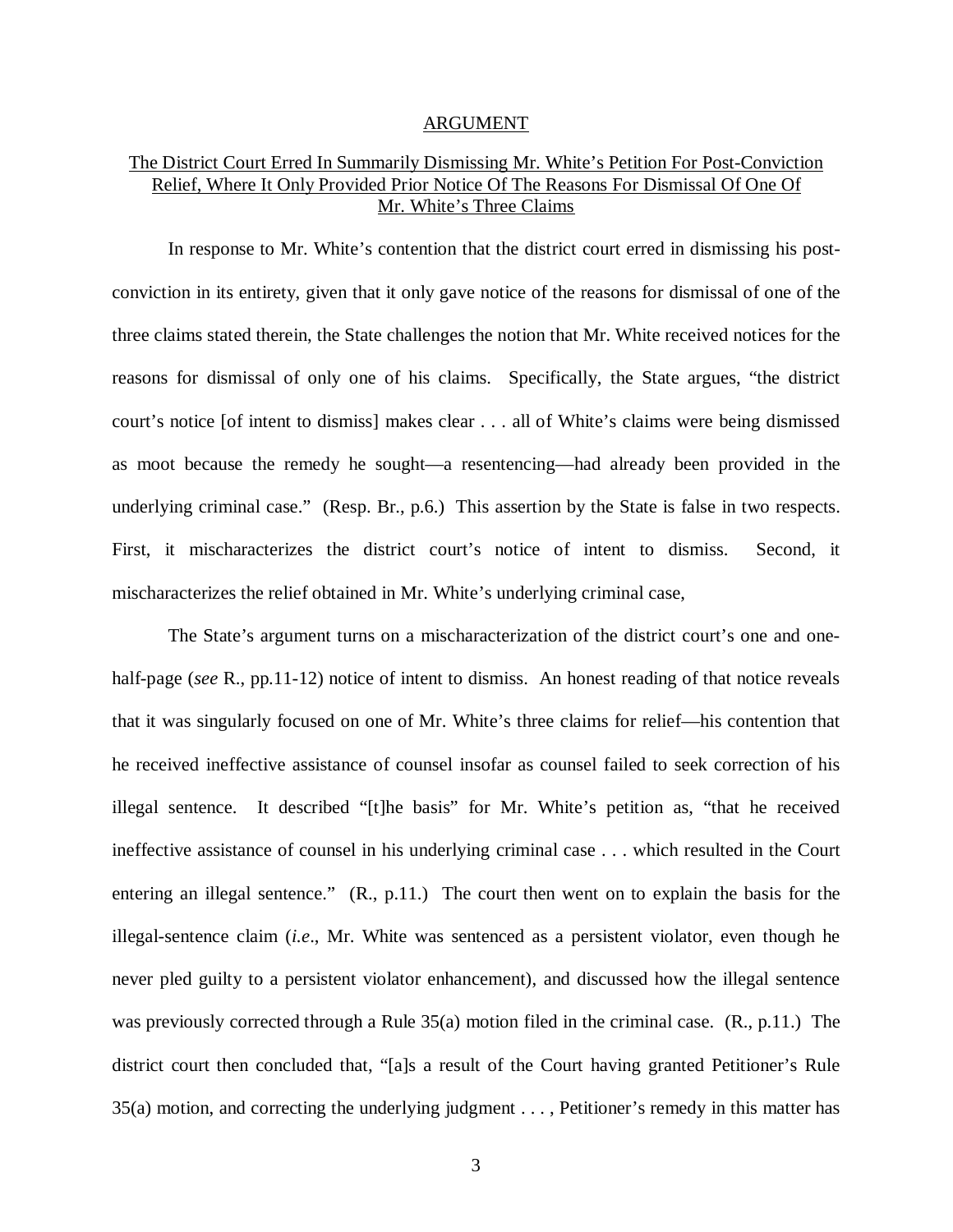been rendered moot. Accordingly, Petitioner has not stated a claim upon which relief can now be granted." (R., p.12.) Clearly, the entirety of the district court's notice was focused on the claim concerning the illegal sentence. It contains nary a mention of Mr. White's other two claims.

The State's argument also mischaracterizes the relief Mr. White received in response to his Rule 35(a) motion in the underlying criminal case. In an effort to argue that all three of Mr. White's claims were mooted by the court's Rule 35(a) relief, the State describes that relief as "a resentencing." (Resp. Br., pp.6-7.) That characterization is false, as Mr. White was not resentenced. The district court merely held a short hearing on Mr. White's Rule 35(a) motion on July 9, 20[1](#page-7-0)9, *not a resentencing hearing.* (*See* Aug., pp.39, 41.)<sup>1</sup> The court minutes from that approximately eleven-minute hearing reveal that counsel for both parties presented arguments on the Rule 35(a) motion and, at the end, the court granted the motion and indicated a corrected judgment would be issued. (Aug., p.41.) The Corrected Judgment of Conviction filed by the district court the very next day states, "Pursuant to Idaho Criminal Rule 35(a), this judgment has been corrected in the following ways: (1) the Court has corrected the previously imposed illegal sentence." (Aug., p.42.) There is no suggestion anywhere in that corrected judgment that Mr. White had been resentenced. (*See* Aug., pp.42-46.) Further, the court minutes from the July 9, 2019 hearing reveal none of the hallmarks of a resentencing hearing: Mr. White was not present and obviously could not allocute; no pre-sentence investigation report was discussed or considered; no mitigating or aggravating evidence was proffered; no sentencing

<span id="page-7-0"></span><sup>&</sup>lt;sup>1</sup> Concurrently with this brief, Mr. White is filing a motion to augment the record with copies of: (1) his Rule 35(a) motion; (2) a notice setting the hearing for that motion on July 9, 2019; (3) the court minutes from the July 9, 2019 hearing; and (4) the district court's corrected judgment of conviction. These documents were implicitly judicially noticed by the district court in this case. (*See* R., p.11.)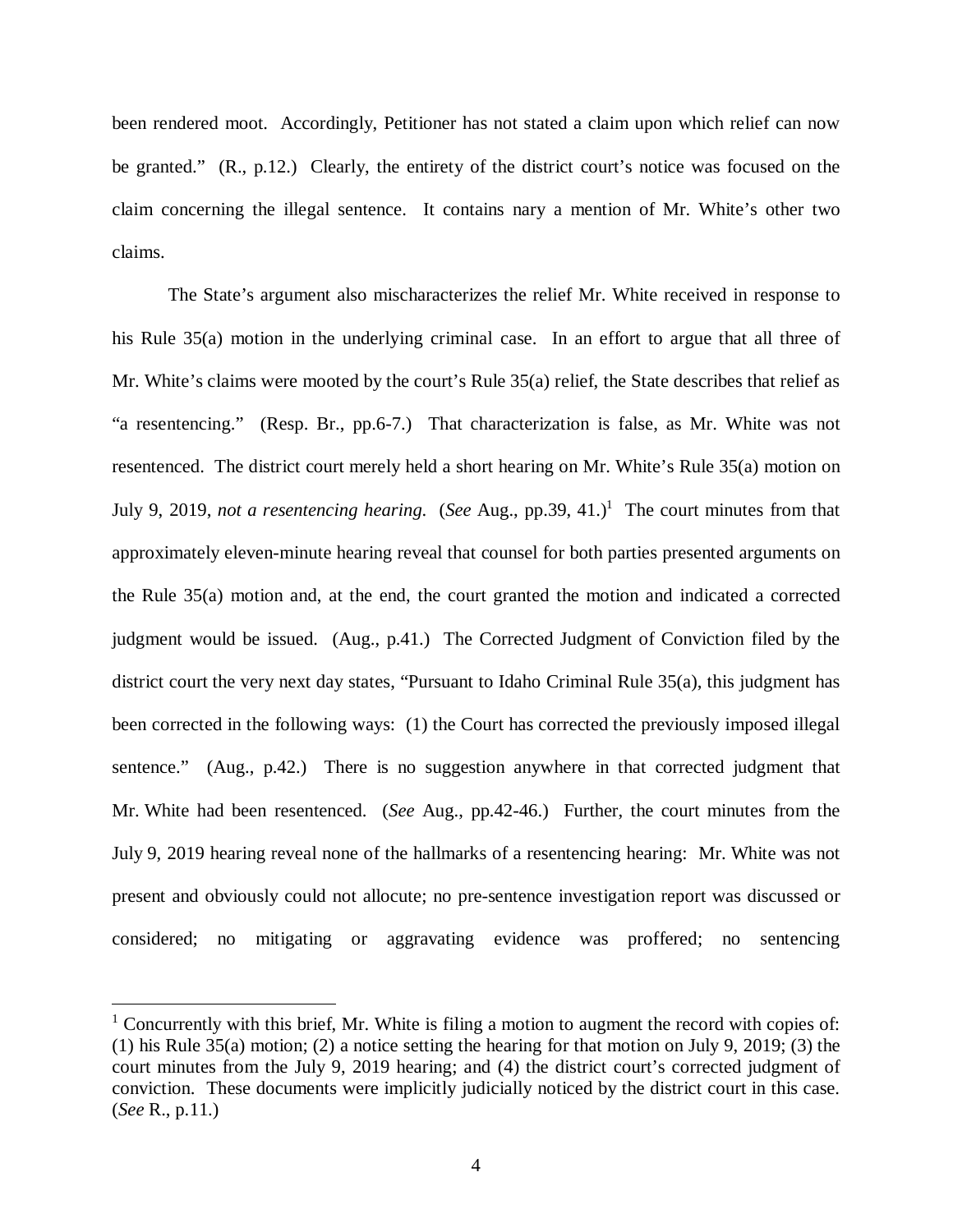recommendations were made by either party; no sentence was pronounced; and no notification of rights was provided. (*See* Aug., p.41.) Indeed, the district court itself made it clear that the July 9, 2019 hearing in the underlying criminal case was nothing more than "a hearing on Petitioner's Rule 35(a) motion." (R., p.11.)

Because the hearing in question was not a "resentencing," it did not moot Mr. White's remaining post-conviction claims. One of those claims was a claim of ineffective assistance of counsel for counsel's failure to correct false statements about Mr. White's military record. (R., pp.5, 9.) That claim could not be mooted by correction of the illegal sentence; it could only be mooted through a true re-sentencing, where the factual record could be corrected and the court could make its sentencing decision anew in light of the corrected record. The other remaining claim concerned false information conveyed to Mr. White by counsel about Veterans Court. (R., pp.6, 9.) Although the precise nature of this claim is unclear (*see* App. Br., p.2 & n.1), this claim also could not have been mooted by correction of Mr. White's illegal sentence; it could only be mooted through withdrawal of Mr. White's guilty plea.

In light of the fact that the State's appellate arguments rely upon mischaracterizations of the record, they should be rejected. The record in this case is clear: Mr. White never received prior notice of the reasons why two of his three post-conviction claims were to be dismissed. This was error. I.C. § 19-4906(b); *Diamond v. State*, 161 Idaho 636, 642 (Ct. App. 2016); *Murphy v. State*, 143 Idaho 139, 150 (Ct. App. 2006).